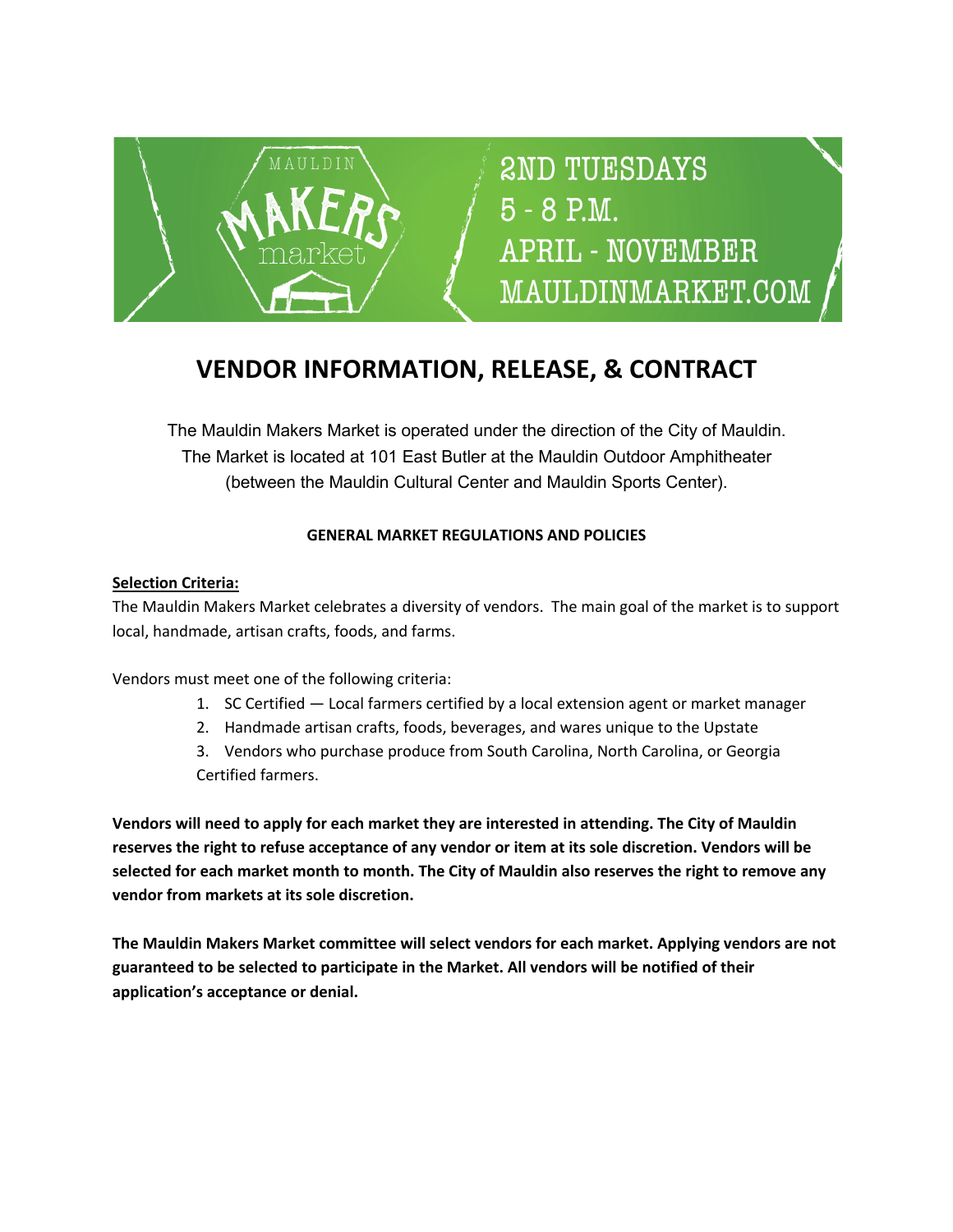**Fees:** \$30/each market date

#### **Schedule & Themes**

The Mauldin Makers Market will be held on the first Tuesday of each month from April 2022- November 2022. Each Market will be themed based on the season, holidays, etc.

April 12th - Spring Market May 10th - Farm Focused June 14th - Dog Days July 12th - Kidz Days August 9th – Dog Days (formerly 'Celebrate Summer') September 13th - Farm Focused October 11th - 'Fall Fest' – Halloween November 8th - 'Fall Fest' – Thanksgiving

\*Vendors are encouraged to apply for all markets that they are interested in, regardless of theme. Vendors are encouraged to participate in the Monthly Theme. For example, a cookie vendor is welcome to make flower-shaped cookies for The Spring Market or dog bone-shaped cookies for the Dog Days market.\*

#### **Food Safety & Regulations:**

Vendors are required to follow state regulations as it concerns food safety, processed products, and handling. Vendors may be required to provide a current DHEC or Department of Agriculture certification and a list of the items they plan to sell during the season before they are allowed to sell at the market. It is the responsibility of each vendor to know the requirements for SC Sales Tax. Individual vendors are responsible for obtaining all licenses and or permits required by DHEC, SCDA, and any county or other state agencies.

#### **Harmful Items:**

The City of Mauldin does not allow the sale of alcohol with the exception of bottled wines, meads, etc. from approved vendors, firearms or ammunition, fireworks, or other potentially harmful items at the Mauldin Makers Market unless approved.

#### **Vendor Sites:**

Vendors are required to provide their own tent, tables, and chairs needed to display their product and operate their booth.

The city will provide a space of 10'x10' and will make all decisions concerning placement along the market setup area. If a vendor requires more space, they will need to contact the Market Manager, Gina McAtee - 864.404.3289.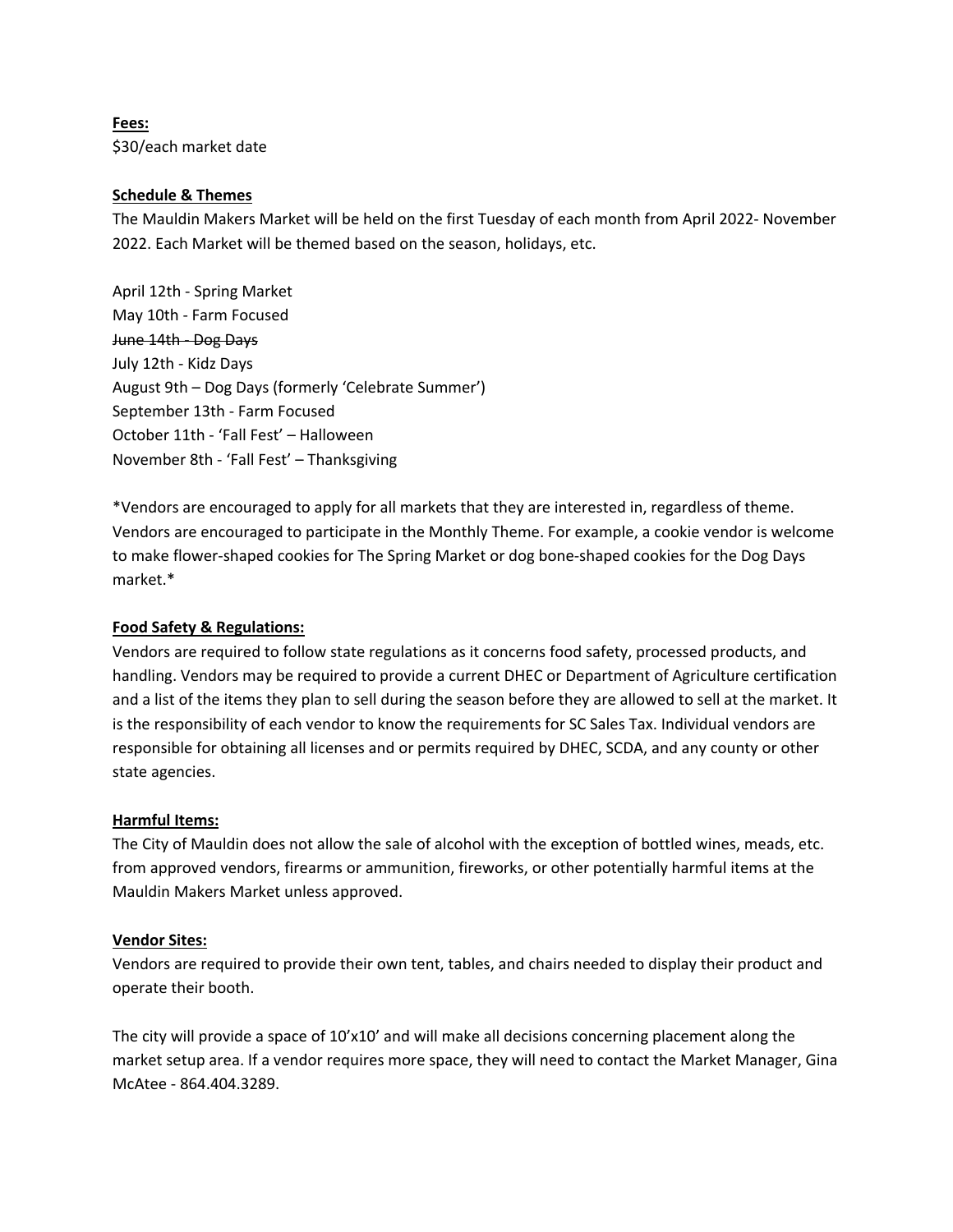The area around the table must be barrier-free. Any chairs must be kept behind tables at all times. Vendors must furnish their own cleaning material for garbage removal. Vendors are responsible for cleaning their area at the end of each market day. ALL vendor garbage must be removed from the market. Trash bins will be provided around the event site.

All vehicles must be moved outside of the barricades by 4:30 pm. There are no exceptions. Failure to move vehicles after set up will incur ticketing, towing, and a warning that could lead to vendor suspension from the event for the remainder of the season.

#### **Attendance Policy**

Vendors are expected to attend the market they have signed up for and selected for.

Failure to attend the assigned dates will be considered a "no show". After two no-show dates, the vendor will be suspended from returning to participate with the Mauldin Makers Market.

There will be no refunds given for market absences.

#### **Tardiness Policy**

Set up for the market begins at 2 pm. Vendors are expected to have completed setup by 4:30 pm.

Late setup (after 4:30 pm) will be penalized. Vendors will be warned once and then after the second offense, will be suspended from participating for the remainder of the Mauldin Makers Market.

Refunds will not be given to those who have been suspended from the rest of the season as a result of tardiness.

Tear down is allowed to begin at 8 pm. Early tear-down is not allowed. Vendors will be warned once and then after the second offense, will be suspended from participating for the remainder of the Mauldin Makers Market.

#### **Weather Policy**

The Mauldin Makers Market is rain or shine. The Market will only be canceled in extreme conditions or force majeure. Weather cancellation is left to the discretion of the Market Manager. If your market date is canceled, refunds will be given to all participating vendors. Cancellations due to weather will be communicated by email ONLY and on social media platforms.

The announcement will be made by 12 PM noon of the day of the event date.

#### **Insurance:**

The City of Mauldin does not carry any insurance policy nor does it convey the protection of its policy to any vendors selling at the market. All food is to be presented in a clean and safe fashion for the